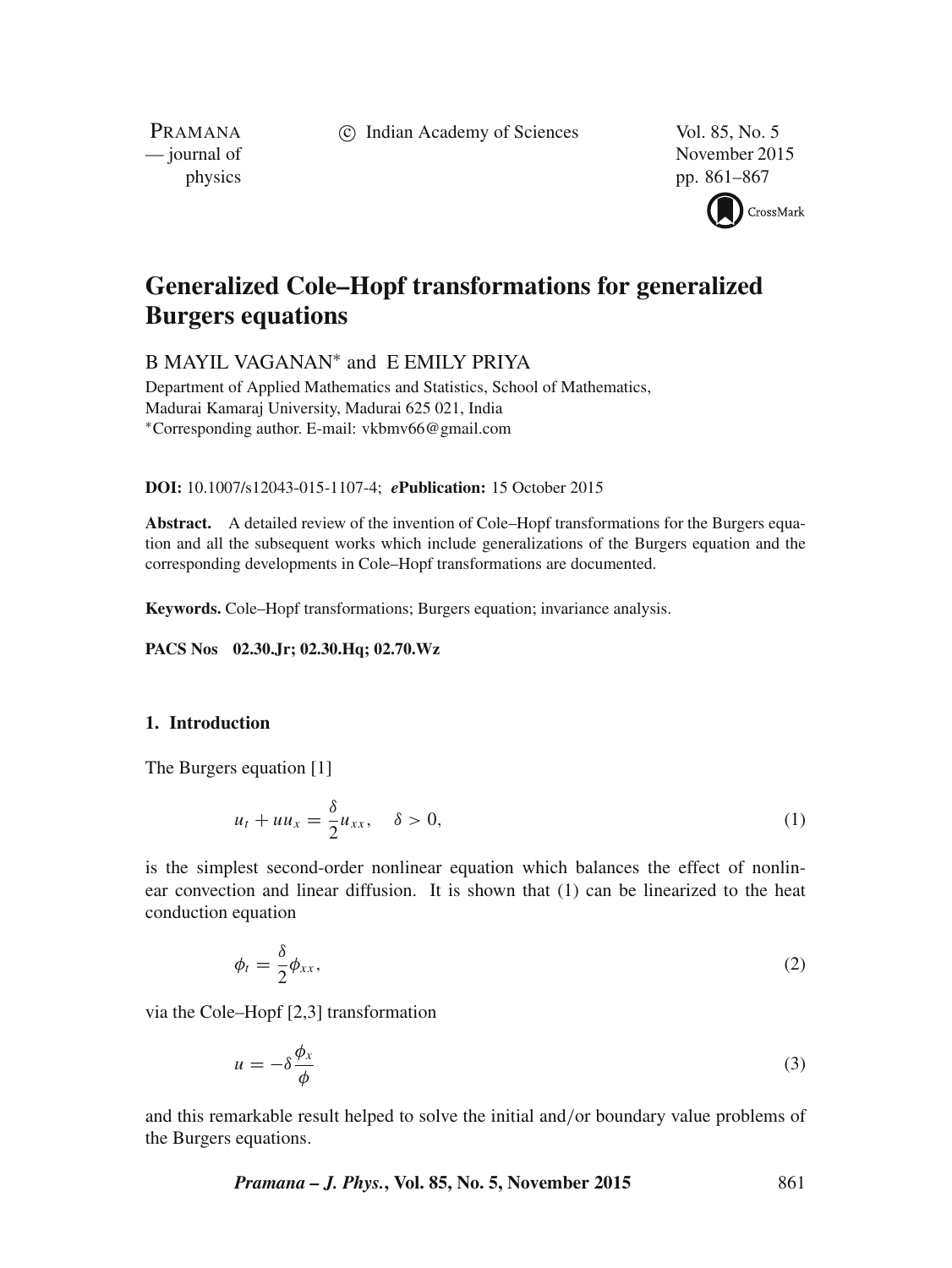#### **2. Cole–Hopf transformations: Generalizations**

After Hopf and Cole introduced the transformation, several attempts have been made to generalize Cole–Hopf transformation. We shall enlist them here.

In 1965, Chu [4] provided Cole–Hopf transformation to a system of quasilinear equations. An inverse approach adopted by Sachdev [5] helped to introduce Cole–Hopf transformations to both the parabolic and hyperbolic equations. Sachdev's approach was to generate nonlinear parabolic equations from a linear parabolic equation via a generalization of the Cole–Hopf transformation, viz.,

$$
F(u(x,t)) = k(x,t)[\log \phi(x,t)]_x.
$$
\n<sup>(4)</sup>

Indeed the linear parabolic equation

$$
\phi_t + b(x, t)\phi_x + c(x, t)\phi = \epsilon a(x, t)\phi_{xx},\tag{5}
$$

under (4) generates the nonlinear parabolic equation

$$
u_t + \left(b - \epsilon a_x + 2\epsilon a \frac{k_x}{k} - 2\epsilon a \frac{F}{k}\right) u_x - \epsilon a \frac{F''}{F'} u_x^2
$$
  
+ 
$$
\frac{F}{F'} \left[\frac{\epsilon a}{k^2} (k k_{xx} - 2k_x^2) - \frac{k_t}{k} - \frac{bk_x}{k} + \epsilon a_x \frac{k_x}{k} + b_x + \frac{k c_x}{F}\right]
$$
  
+ 
$$
\frac{F^2}{F'} \left(\frac{2\epsilon a k_x}{k^2} - \frac{\epsilon a_x}{k}\right) = \epsilon a u_{xx}.
$$
 (6)

Evidently, Cole–Hopf transformation (1) is recovered from (4) and (5) if we choose

$$
F = u, \quad k = -2a = -\delta, \quad b = c = 0. \tag{7}
$$

In this case, (6) coincides with (2).

In a similar manner, the linear hyperbolic equation

$$
r_t + b\phi_x + c\phi = \epsilon a\phi_{xt} \tag{8}
$$

is used to generate the nonlinear hyperbolic equations

$$
\left[\frac{-\epsilon a_x F'}{k - \epsilon aF} + \frac{F'}{k^2(k - \epsilon aF)}(\epsilon ak x + (k - \epsilon aF)^2)\right]u_t
$$
  
+ 
$$
\frac{F'}{k(k - \epsilon aF)}((b + \epsilon ac)k + \epsilon ak_t)u_x
$$
  
- 
$$
\frac{\epsilon a}{k(k - \epsilon aF)}(\epsilon aF'^2 + F''(k - \epsilon aF))u_xu_t
$$
  
- 
$$
\frac{\epsilon a}{k}F'u_{xt} - \frac{\epsilon a_x}{k(k - \epsilon aF)}(k_t F + bF^2 + c kF)
$$
  
= 
$$
\frac{\epsilon a k_x cF}{k(k - \epsilon aF)} + \frac{bFk_x}{k(k - \epsilon aF)} + \frac{Fk_t}{k(k - \epsilon aF)} - b_x \frac{F}{k} - c_x
$$
  
- 
$$
\left(\frac{F^2}{k} - \frac{k_x}{k}F\right)\left(\frac{\epsilon a k_t F}{K(k - \epsilon aF)}\right) - \frac{\epsilon a}{k}\left(\left(\frac{k_x}{k}\right)_t F + \frac{F^2}{k^2}k_t\right), \quad (9)
$$

via (4).

#### 862 *Pramana – J. Phys.***, Vol. 85, No. 5, November 2015**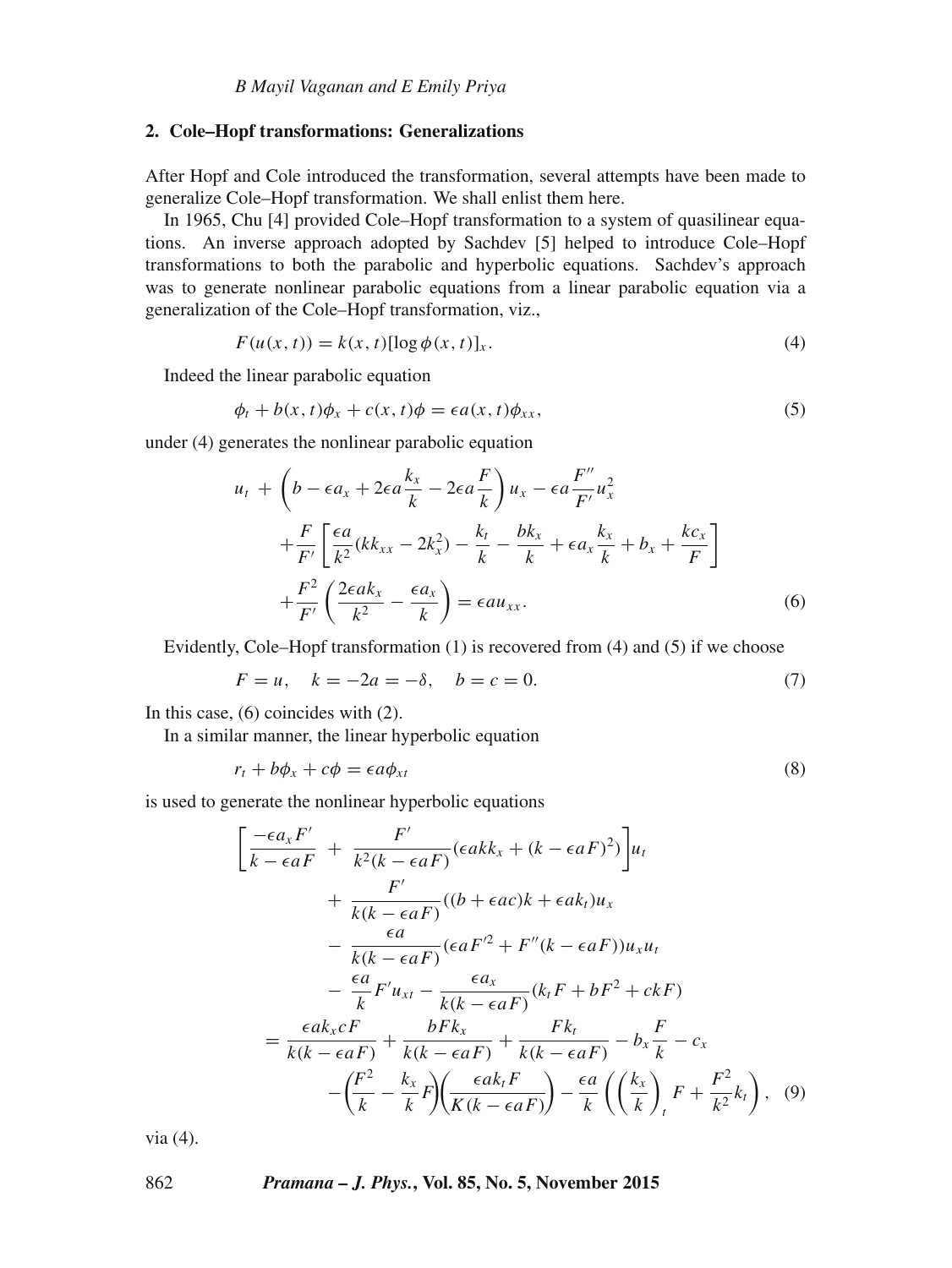Yet another indirect generalization of the Cole–Hopf transformation was derived by Tasso and Teichmann [6]. Their transfornation is

$$
F(u(x, t), x, t) = [\log v(x, t)]_x, \quad G(u(x, t), x, t) = [\log v(x, t)]_t, \quad (10)
$$

where  $u(x, t)$ ,  $v(x, t)$  satisfy the nonlinear evolution equation and the linear parabolic equation respectively. Indeed, if the  $v(x, t)$  equation is of the form

$$
v_t = \sum_{n=1}^{N} \phi_n(x, t) \frac{\partial^n v}{\partial x^n},
$$
\n(11)

then the nonlinear evolution equation to be satisfied by  $u(x, t)$  is of the form

$$
G = \sum_{n=1}^{N} \alpha_n(x, t) G_n,
$$
\n(12)

where

$$
v_x = Fv \equiv G_1v,
$$
  

$$
v_{xx} = (F^2 + F_x)v \equiv G_2v,
$$

and in general

$$
v_x^{(n)} = (G_1 G_{n-1} + (G_{n-1})_x)v \equiv G_n v.
$$

In search of linearizable Bäcklund transformations for nonlinear parabolic equations, [7] extracted only the Burgers equation (1) and its inhomogeneous version, viz.,

$$
u_t + uu_x + a(x, t) = \frac{\delta}{2}u_{xx},
$$
\n(13)

from

$$
u_t - u_{xx} + H(t, x, u, u_x) = 0.
$$
 (14)

For, the governing equations are assumed to be in the form

$$
r + q + H(p, z, x, y) = 0
$$
 and  $r' + q' + G(p', z', x, y) = 0,$  (15)

where

$$
z = z(x, y),
$$
  $p = z_x,$   $q = z_y,$   $r = z_{xx},$   $s = z_{xy},$   $t = z_{yy}.$ 

And Bäcklund transformations were sought in the form

$$
p' = f(x, y, z, z', p), \quad q' = \psi(x, y, z, z', p, q). \tag{16}
$$

The significant outcome was that if  $z$  and  $z'$  satisfy the equations

$$
r + q + 2pz + h_{oo}(x, y) = 0, \quad r' + q' + 2p'z' + g_{oo}(x, y) = 0,\tag{17}
$$

then the Bäcklund transformation between solutions of these equations is

$$
p' = (z' - \mu)(z - z') + \mu_x,\tag{18}
$$

$$
q' = -[p'(z + \mu) + p(z' - \mu)] + \mu_x(z - z') - \mu_{xx} - g_{oo},
$$
\n(19)

*Pramana – J. Phys.***, Vol. 85, No. 5, November 2015** 863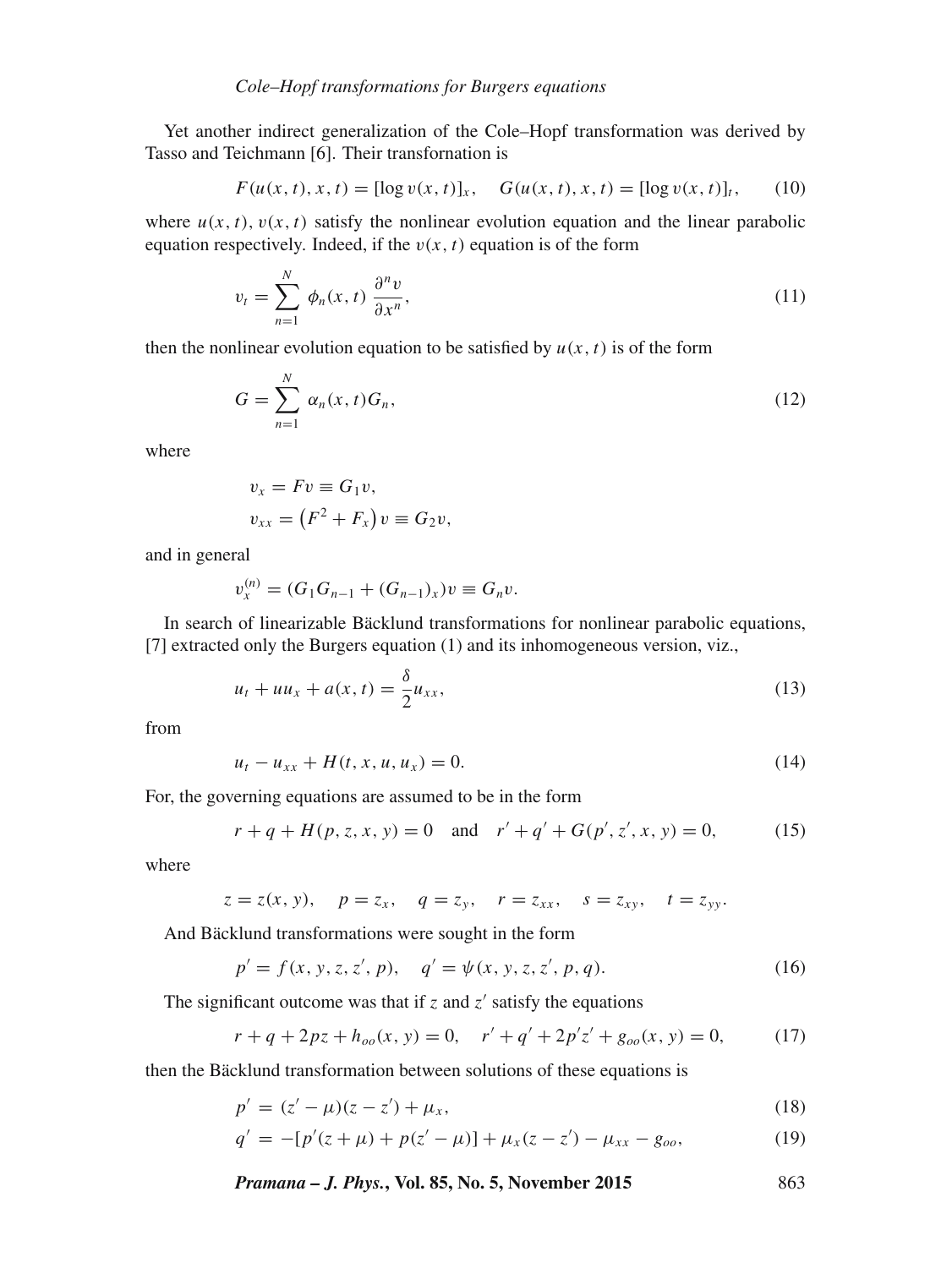where  $\mu$ ,  $h_{oo}$  and  $g_{oo}$  satisfy

$$
2\mu_{xx} + h_{oo} - g_{oo} = 0, \quad \mu_{xx} + \mu_y + 2\mu\mu_x + g_{oo} = 0.
$$
 (20)

In [8] necessary and sufficient conditions are derived under which a system of nonlinear equations may be linearized. The algorithm of Bluman [9] maps linear partial differential equations with variable coefficients to linear partial differential equations with constant coefficients.

Sachdev and Mayil Vaganan [10], using Clairin's method [11], derived generalized Bäcklund transformations involving derivatives upto any finite order for linear parabolic and hyperbolic partial differential equations with variable coefficients. For instance, the Bäcklund transformation of the equation

$$
\frac{\partial^2 f}{\partial x^2} - \frac{x}{1 - x^2} \frac{\partial f}{\partial x} + \frac{k^2}{1 - x^2} f = a \frac{\partial f}{\partial t} + b \frac{\partial^2 f}{\partial t^2},\tag{21}
$$

may be sought in the form  $f = f_0(x)F(x, t) + f_1(x)F_x(x, t)$ , where  $F(x, t)$  satisfies

$$
\frac{\partial^2 F}{\partial x^2} = a \frac{\partial F}{\partial t} + b \frac{\partial^2 F}{\partial t^2}.
$$
 (22)

The system of ordinary differential equations satisfied by  $f_0(x)$ ,  $f_1(x)$  are

$$
f_0''(x) - \frac{-x}{1 - x^2} f_0'(x) + \frac{k^2}{1 - x^2} f_0(x) = 0,
$$
  

$$
f_1''(x) - \frac{-x}{1 - x^2} f_1'(x) + \frac{k^2}{1 - x^2} f_1(x) = -2f_0'(x) - \alpha(x) f_0(x),
$$
 (23)

whose solution is

$$
f = [\lambda_1 T_k(x) + \lambda_2 U_k(x)] [(x + 1)e^{-(a/b)t} + x]
$$
  
+ 
$$
\left[ x + \lambda_3 \int \frac{dx}{T_k^2(x)\sqrt{1 - x^2}} \right] T_k(x)(1 + e^{-(a/b)t})
$$
  
+ 
$$
\left[ x + \lambda_4 \int \frac{dx}{U_k^2(x)\sqrt{1 - x^2}} \right] U_k(x)(1 + e^{-(a/b)t}), \tag{24}
$$

where  $T_k(x)$  and  $U_k(x)$  are Chebyshev polynomials.

In (14) and (13), the viscosity is 1 and  $\delta/2$  respectively. But, Lighthill [12] showed that the viscosity was in fact a function of  $t$ . Taking this fact into consideration, Doyle and Englefield [13] found similarity solutions of the Burgers equation with variable viscosity  $\Delta(t)$ 

$$
u_t + uu_x = \frac{\Delta(t)}{2}u_{xx}.\tag{25}
$$

Motivated by the works of Lighthill and Doyle and Englefield, Mayil Vaganan and Senthilkumaran [14,15] applied Lie's classical method [16] to the Burgers equation with algebraic and exponential viscosity

$$
u_t + u^n u_x = \frac{(a+bt)^m}{2} u_{xx}.
$$
 (26)

$$
u_t + uu_x + \alpha u = \frac{e^{-\alpha t}}{2} u_{xx},
$$
\n(27)

and these equations are reduced to Bernoulli's and Kummer's equations, respectively.

### 864 *Pramana – J. Phys.***, Vol. 85, No. 5, November 2015**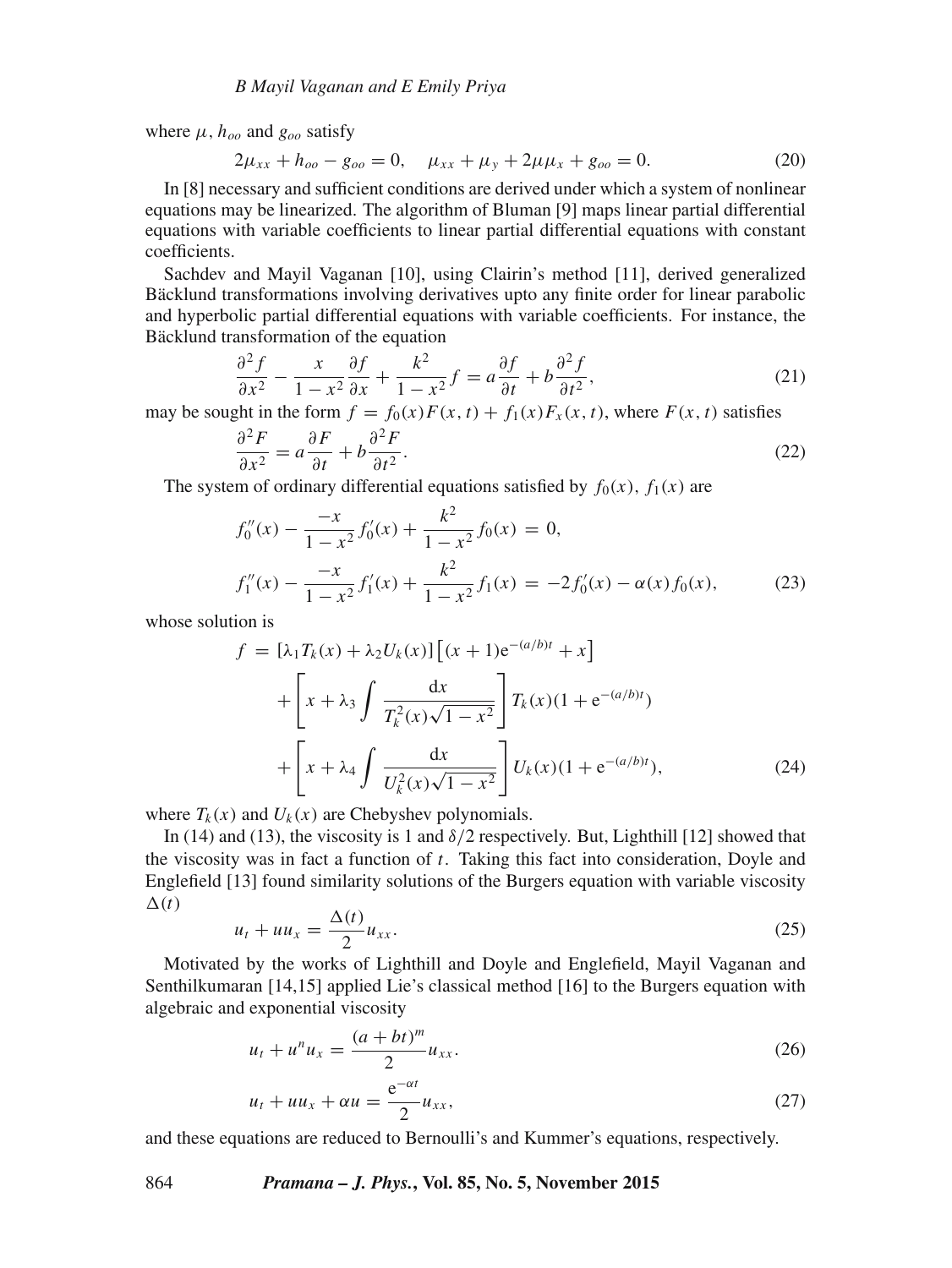# *Cole–Hopf transformations for Burgers equations*

Motivated by the similarity reductions of the generalized Burgers equations (GBEs) to linear ordinary differential equations, Mayil Vaganan and Jeyalakshmi [17], by combining the methods of [18] and [19], derived the generalized Cole–Hopf transformation

$$
u(x,t) = \left[ -[G(z,\tau)]^{-1} \frac{\partial G(z,\tau)}{\partial z} - \alpha e^{-\alpha t} z \right] \left( e^{2\alpha t} - \frac{2}{\alpha} e^{\alpha t} + 1 \right)^{-1/2}, \tag{28}
$$

$$
z(x,t) = x \frac{e^{\alpha t}}{e^{\alpha t} \pm 1},
$$
\n(29)

$$
\tau(t) = \frac{a}{4} \int_0^t \frac{ds}{1 - \alpha \cosh(\alpha s)},
$$
\n(30)

for the Burgers equation with algebraic viscosity

$$
u_t + u^n u_x = \frac{(a + bt)^m}{2} u_{xx},
$$
\n(31)

where the function  $G(z, \tau)$  is any solution of the linear parabolic equation

$$
\frac{\partial^2 G}{\partial z^2} + 2z \frac{\partial G}{\partial z} + \frac{a}{\alpha} \frac{\partial G}{\partial \tau} + \alpha^2 z^2 G = 0.
$$
 (32)

In 2012, Mayil Vaganan [20] sought a Cole–Hopf transformation for two-dimensional Burgers equations with a variable coefficient

$$
u_t + \frac{2}{F(y, t)} u u_x = \gamma (u_{xx} + u_{yy}), \qquad (33)
$$

in the form

$$
u(x, y, t) = -\gamma F(y, t) \frac{1}{\phi(x, t)} \frac{\partial}{\partial x} \phi(x, t),
$$
\n(34)

where the functions  $F(y, t)$ ,  $\phi(x, t)$  are shown to satisfy the linear diffusion equations

$$
F_t = \gamma F_{yy},\tag{35}
$$

$$
\phi_t = \gamma \phi_{xx}.\tag{36}
$$

Further, Mayil Vaganan [20] derived another Cole–Hopf transformation for a threedimensional Burgers equation with variable coefficient, viz.,

$$
u_t + \frac{1}{\xi(y, t)\eta(z, t)}uu_x = \gamma(u_{xx} + u_{yy} + u_{zz}),
$$
\n(37)

in the form

$$
u(x, y, z, t) = -2\gamma \xi(y, t)\eta(z, t)\frac{1}{\phi(x, t)}\frac{\partial}{\partial x}\phi(x, t),
$$
\n(38)

where  $\phi(x, t), \xi(y, t), \eta(z, t)$  are respectively shown to satisfy the linear diffusion equations

$$
\phi_t = \gamma \phi_{xx},\tag{39}
$$

$$
\xi_t = \gamma \xi_{yy},\tag{40}
$$

$$
\eta_t = \gamma \eta_{zz}.\tag{41}
$$

*Pramana – J. Phys.***, Vol. 85, No. 5, November 2015** 865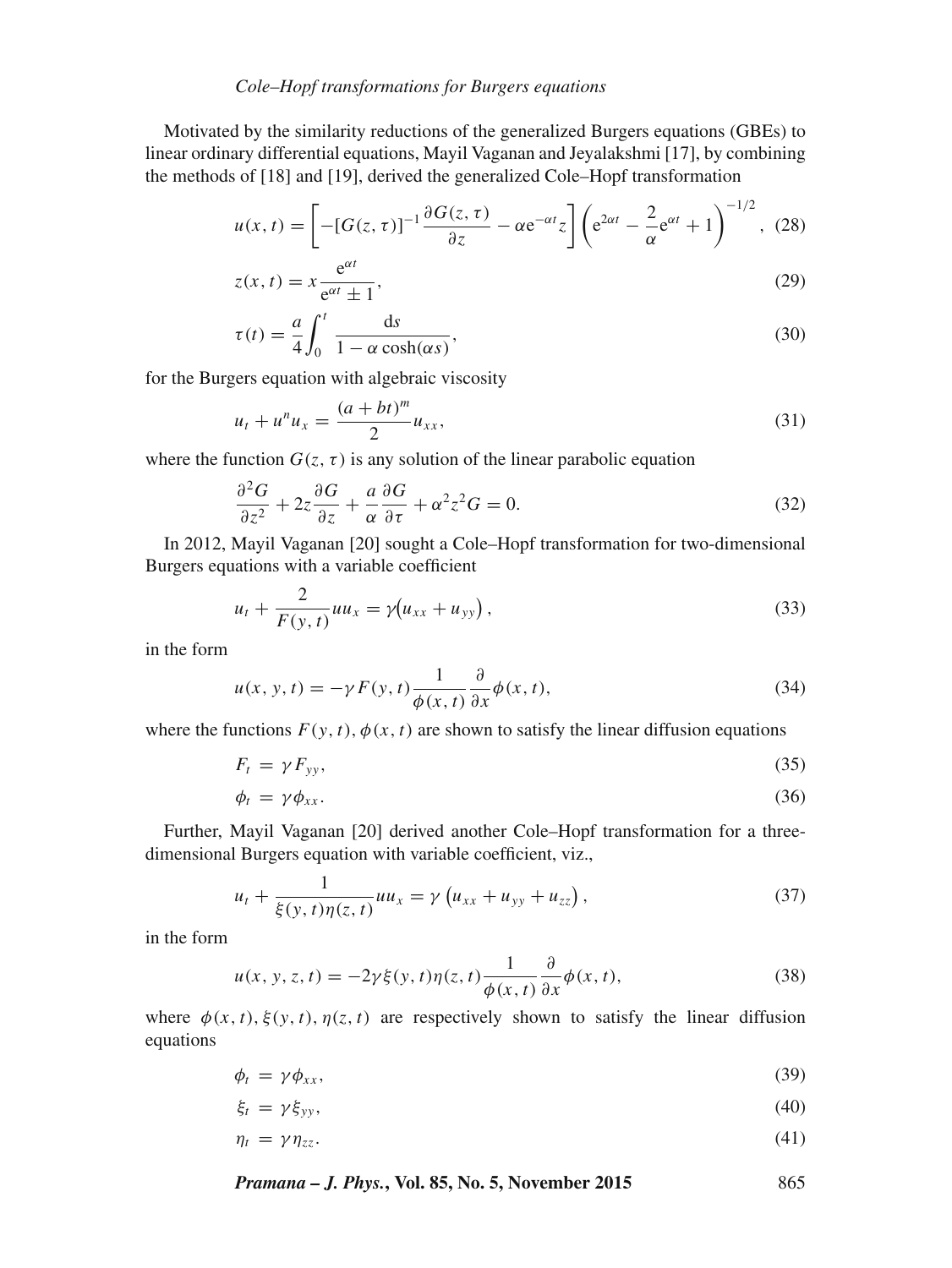In 2013, Humi [21] found Cole–Hopf transformations in the form

$$
\psi(x) = P(x) + Q(x)\frac{\phi'(x)}{\phi(x)}
$$
\n(42)

between the nonlinear ordinary differential equation

$$
\psi''(x) = S(x) + V(x)\psi(x) + W(x)\psi^{2} + R(x)\psi^{3} + \lambda\psi(x)
$$
\n(43)

and the linear equation

$$
\phi''(x) = U(x)\phi(x) + K(x)\phi'(x) + \lambda\phi(x). \tag{44}
$$

#### **3. New Cole–Hopf transformations**

Consider the two-dimensional Burgers equations with algebraic viscosity and variable convection, viz.,

$$
u_t + \frac{1}{F(y, t)} u u_x + t^m u_{xx} + t^n u_{yy} = 0,
$$
\n(45)

which we transform via

$$
u(x, y, t) = \frac{\partial}{\partial x} v(x, y, t)
$$
\n(46)

to

$$
v_t + \frac{1}{F(y,t)} \frac{v_x^2}{2} + t^m v_{xx} + t^n v_{yy} = 0.
$$
 (47)

We seek Cole–Hopf transformations of (47) in the form

$$
v = \beta(y, t) \log(\phi(x, t)).
$$
\n(48)

Equations (47) and (48) yield

$$
2\phi^2 \log[\phi]\beta_t + 2\beta \phi \phi_t - 2t^m \beta \phi_x^2 + \frac{1}{F(y, t)} \beta^2 \phi_x^2 + 2t^n \phi^2 \log[\phi]\beta_{y, y} + 2t^m \beta \phi \phi_{x, x} = 0.
$$
 (49)

If we set the coefficient of  $log[\phi]$  and  $\phi_x^2$  in (49) to zero, then

$$
\beta_t + t^n \beta_{yy} = 0,\t\t(50)
$$

$$
-2t^{m} + \frac{1}{F(y,t)}\beta(y,t) = 0.
$$
\n(51)

In view of (50) and (51), eq. (49) reduces to the linear equation with time-dependent coefficient for  $\phi(x, t)$ :

$$
\phi_t + t^m \phi_{xx} = 0. \tag{52}
$$

Further, eqs (50) and (51) together yield another linear equation with time-dependent coefficient for  $F(y, t)$ :

$$
Fm + tF_t + t^{1+n}F_{yy} = 0.
$$
\n(53)

We thus conclude that Cole–Hopf transformation of (45) is

$$
u(x, y, t) = \beta(y, t) \frac{\phi_x(x, t)}{\phi(x, t)},
$$
\n(54)

[recall (46) and (48)], where  $\phi(x, t)$  and  $F(y, t)$  are governed respectively by (52) and (53). Equation (51) connects  $\beta(y, t)$  to  $F(y, t)$ .

866 *Pramana – J. Phys.***, Vol. 85, No. 5, November 2015**